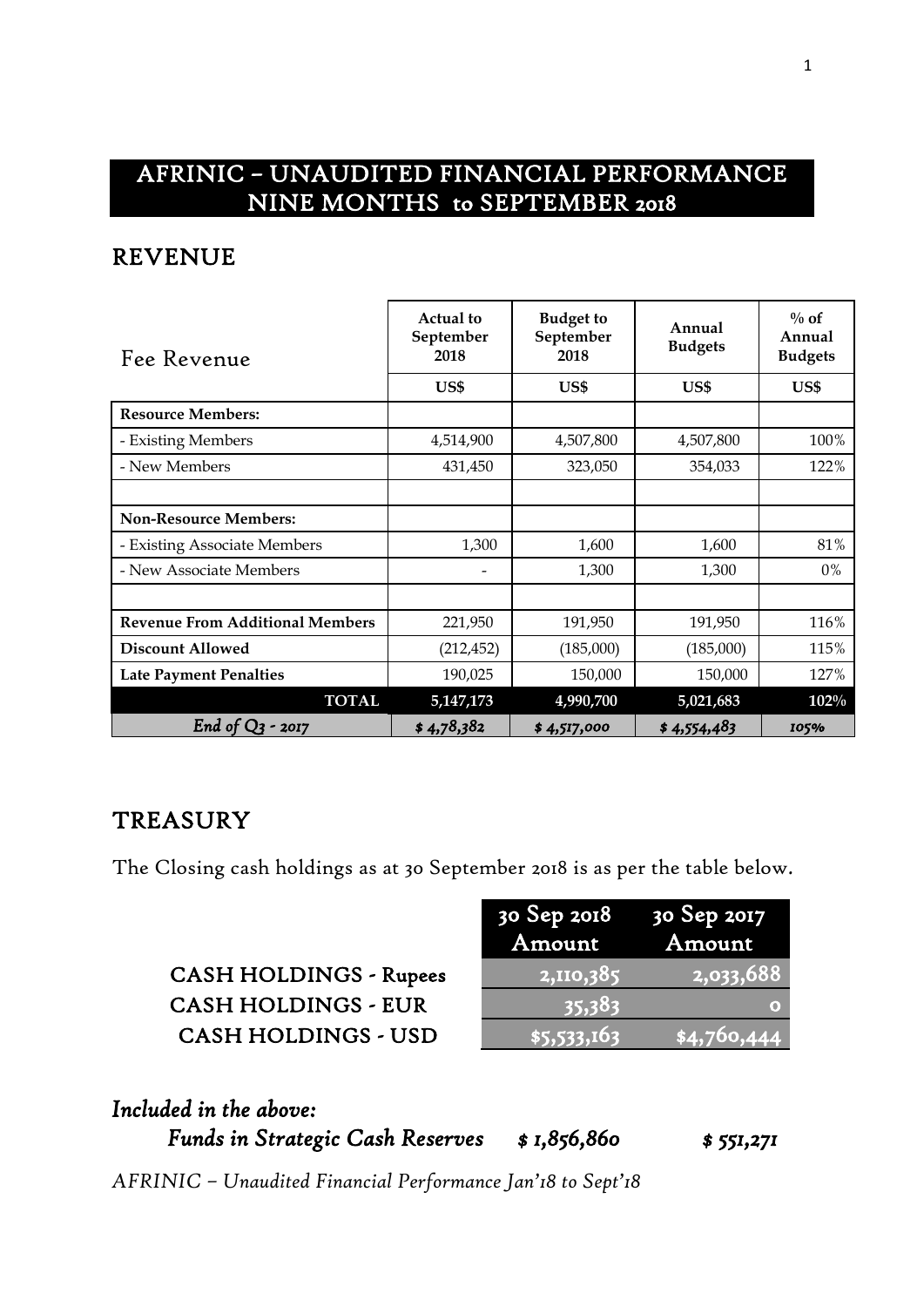| Administrative expenses                                 | Actual to<br>Sep'18 | <b>Balance</b><br>Remaining<br>in Budget | Annual<br>budget | <b>Actual vs</b><br>budget $\%$ |
|---------------------------------------------------------|---------------------|------------------------------------------|------------------|---------------------------------|
| HR                                                      | 1,616,938           | 1,059,162                                | 2,676,100        | 60%                             |
| Telephone & Comm.                                       | 30,069              | 33,831                                   | 63,900           | 47%                             |
| Computer expenses                                       | 39,616              | 69,384                                   | 109,000          | 36%                             |
| Office expenses                                         | 176,077             | 80,023                                   | 256,100          | 69%                             |
| Motor vehicle expenses                                  | 2,075               | 2,425                                    | 4,500            | 46%                             |
| Insurance                                               | 32,721              | (2,621)                                  | 30,100           | 109%                            |
| Printing, postage & stat                                | 13,758              | 11,242                                   | 25,000           | 55%                             |
| Bank charges                                            | 58,508              | 1,492                                    | 60,000           | 98%                             |
| Professional fees                                       | 588                 | 12,512                                   | 13,100           | $4\%$                           |
| Depreciation                                            | 81,075              | 27,025                                   | 108,100          | 75%                             |
| Legal & Consulting fees                                 | 54,129              | 36,271                                   | 90,400           | 60%                             |
| <b>Total Admin. expenses</b>                            | 2,105,554           | 1,330,746                                | 3,436,300        | 61%                             |
|                                                         | <b>Actual</b> to    | <b>Balance</b><br>Remaining              | Annual<br>budget | <b>Actual vs</b><br>budget $\%$ |
|                                                         |                     |                                          |                  |                                 |
| <b>Distribution expenses</b><br>Marketing & Comms. exps | Sep'18<br>10,223    | in Budget<br>35,777                      | 46,000           | $22\%$                          |
| <b>Bad debts</b>                                        | 2,530               | 41,470                                   | 44,000           | $6\%$                           |
| <b>Meeting Expenses</b>                                 | 92,128              | 287,872                                  | 380,000          | 24%                             |
| Members Training                                        | 33,306              | 77,094                                   | 110,400          | 30%                             |
| <b>Travel Expenses</b>                                  | 281,137             | 208,863                                  | 490,000          | 57%                             |
| Research & Development                                  | 454                 | 4,546                                    | 5,000            | 9%                              |
| Outreach activities                                     | 19,626              | 62,074                                   | 81,700           | 24%                             |
| Community support                                       | 98,625              | 88,875                                   | 187,500          | 53%                             |
| NRO Shared Costs                                        |                     | 45,000                                   | 45,000           | $0\%$                           |
| Contributions to ICANN                                  |                     | 61,000                                   | 61,000           | $0\%$                           |
| Remote Sites Ops Expenses                               | 8,796               | 11,304                                   | 20,100           | 44%                             |
| <b>Total Distribution expenses</b>                      | 546,825             | 923,875                                  | 1,470,700        | 37%                             |
| <b>Other Costs</b>                                      | 20,693              | 29,307                                   | 50,000           | 41%                             |
| Contingency                                             |                     | 70,000                                   | 70,000           | $0\%$                           |

# Operating Costs – Performance against Annual Budgets

- *1. Bank Charges are mainly from members fees received.*
- *2. Bad debts shall be calculated on accruals at end of the year.*

*AFRINIC – Unaudited Financial Performance Jan'18 to Sept'18*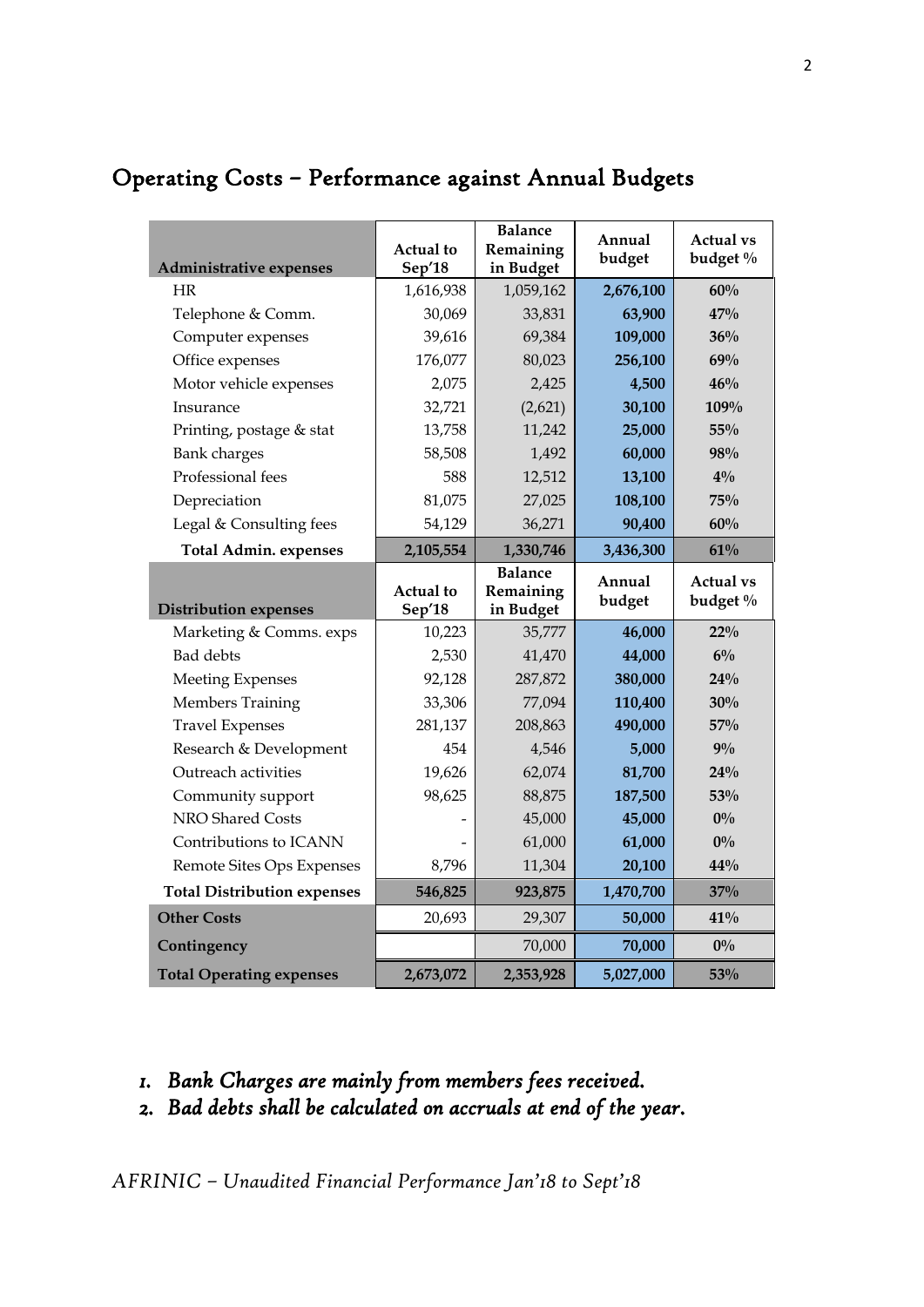### TRAVELS :

## **SUMMARY**

| <b>Actual to</b> | Annual        | $\%$ of annual |
|------------------|---------------|----------------|
| Sep 2018         | <b>Budget</b> | budget         |
| US\$             | US\$          |                |
| \$281,137        | \$490,000     | $57\%$         |

# Number of travellers

| <b>Meeting/Events</b>               | <b>Date</b>       | <b>Location</b>             | <b>Others</b>  | <b>Staff</b>   | <b>Board TOTAL</b> |                |
|-------------------------------------|-------------------|-----------------------------|----------------|----------------|--------------------|----------------|
| <b>AFRINIC HQ</b>                   | 10 - 15 Feb       | <b>MAURITIUS</b>            |                | $\mathbf{1}$   |                    |                |
| <b>APNIC 45</b>                     | 23 - 28 Feb       | <b>NEPAL</b>                |                | $\overline{2}$ |                    |                |
| <b>F-2-F APNIC HQ</b>               | 12 - 15 Feb       | <b>BRISBANE</b>             |                | $\mathbf{1}$   |                    |                |
| <b>ICANN 61</b>                     | 10 - 15 Mar       | <b>SAN JUAN PUERTO RICO</b> | $\overline{2}$ | 1              |                    |                |
| <b>IETF101</b>                      | 17 - 23 Mar       | <b>LONDON</b>               |                | 1              |                    |                |
| <b>ROUND TABLE RIPE NCC</b>         | 22 - 25 Jan       | <b>BRUSSELS</b>             |                | $\overline{2}$ |                    |                |
| <b>Site Visit AIS 18</b>            | 07 - 12 Feb       | <b>DAKAR</b>                |                | 3              |                    |                |
| <b>TRAINERS RETREAT</b>             | 04 Feb - 03 Mar   | <b>MAURITIUS</b>            |                | $\mathbf{1}$   |                    |                |
| <b>WACREN 2018</b>                  | 15 - 16 Mar       | <b>LOME</b>                 |                | $\mathbf{1}$   |                    |                |
| <b>Global Peering Forum</b>         | 10 - 13 April     | Seattle, US                 |                | $\mathbf{1}$   |                    |                |
| <b>IEEE Infocom</b>                 | 15 - 19 April     | Hawaii                      |                | $\mathbf{1}$   |                    |                |
| ARIN41                              | 15 - 19 April     | Miami, US                   | $\mathbf{1}$   | 1              |                    |                |
| <b>OSIANE 2018</b>                  | 16 - 20 April     | Brazzaville, Rep. of Congo  |                | $\overline{2}$ |                    |                |
| AIS 18 / AF-29                      | 29 April - 11 May | Dakar, Senegal              | 10             | 21             | 7                  | 38             |
| <b>EAST AFRICACOM</b>               | 15 - 16 May       | Nairobi, Kenya              |                | 1              |                    |                |
| RIPE76                              | 14 - 18 May       | <b>Marseilles, France</b>   |                | $\overline{2}$ |                    |                |
| <b>AFRINIC HQ</b>                   | 18 - 29 June      | <b>Mauritius</b>            |                | $\mathbf{1}$   |                    |                |
| <b>CISCO LIVE</b>                   | 10 - 14 June      | Orlando, US                 |                | $\mathbf{1}$   |                    |                |
| <b>AFRICA DNS FORUM</b>             | 4 - 6 July        | <b>COTONOU</b>              |                | $\overline{2}$ | $\overline{2}$     |                |
| IETF102                             | 14 - 18 July      | <b>MONTREAL</b>             |                | 1              |                    |                |
| <b>WEST AFRICA IGF2018</b>          | 23 - 27 Jul       | <b>BURKINA FASO</b>         |                | $\mathbf{1}$   |                    |                |
| <b>BOARD RETREAT</b>                | 03 - 10 Aug       | <b>MAURITIUS</b>            |                |                | 5                  | 5              |
| <b>IWEEK / AFPIF</b>                | 21 - 23 Aug       | <b>CAPE TOWN</b>            |                | $\overline{2}$ |                    |                |
| <b>ITU ANNUAL REGIONAL WORKSHOP</b> | 27 - 29 Aug       | <b>ABUJA</b>                |                | 1              |                    |                |
| <b>CAPACTIY AFRICA</b>              | 5 - 6 Sep         | <b>KIGALI</b>               |                | $\mathbf{1}$   |                    |                |
| <b>SITE VISIT TUNIS</b>             | 03 - 07 Sep       | <b>TUNIS</b>                |                | 3              |                    |                |
| <b>IDRC Meeting</b>                 | 21 - 26 Sep       | <b>OTTAWA</b>               |                | $\mathbf{1}$   |                    |                |
| <b>LACNIC30</b>                     | 24 - 28 Sep       | <b>ARGENTINA</b>            |                |                | 1                  |                |
| <b>SAFNOG</b>                       | 24 - 26 Sep       | <b>DAR ES SALAAM</b>        |                | 10             |                    | 10             |
| <b>SdNOG</b>                        | 30 Sep - 04 Oct   | <b>KHARTOUM</b>             |                | $\overline{2}$ |                    | $\overline{2}$ |
|                                     |                   |                             | 13             | 68             | 15                 | 96             |